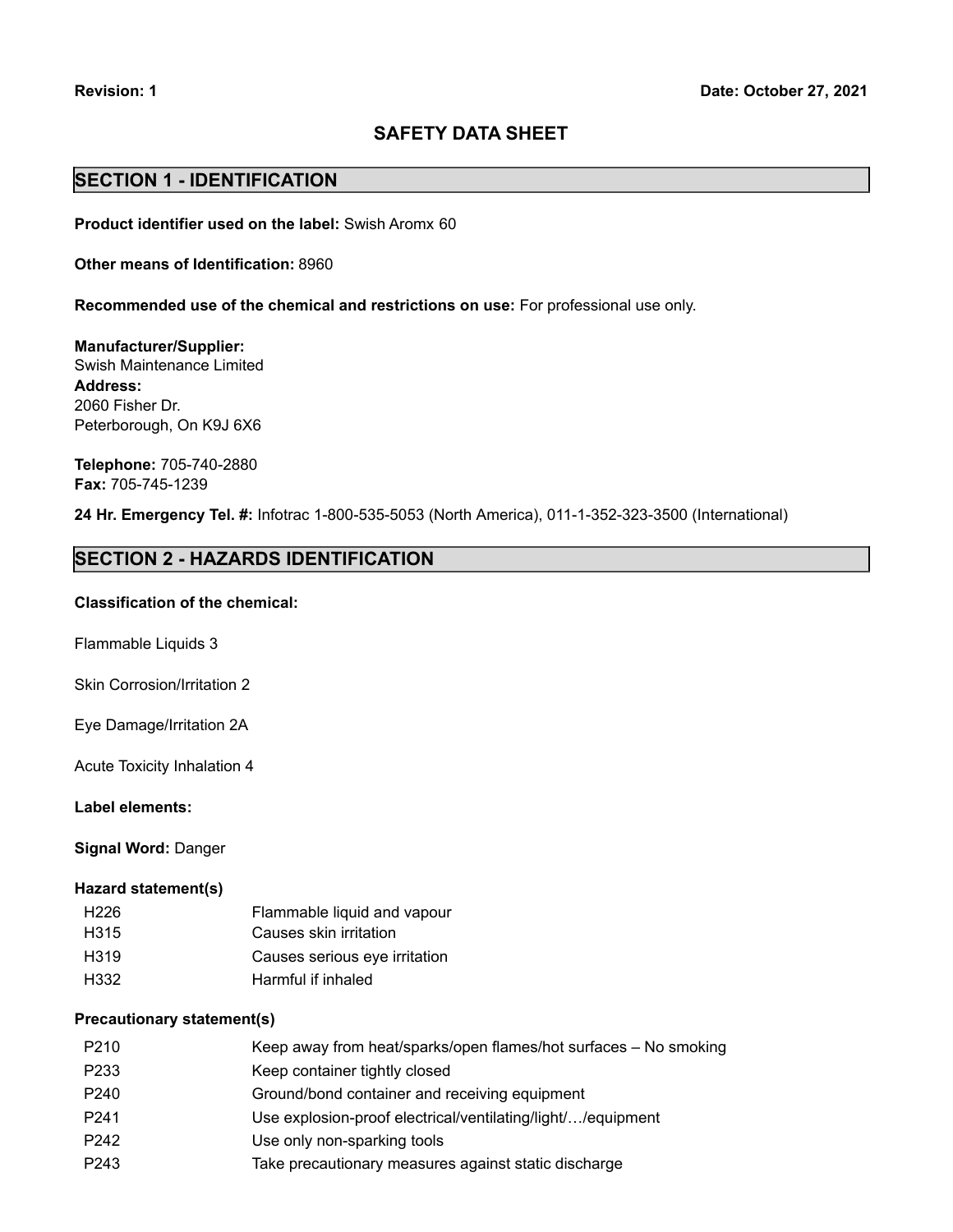| P <sub>261</sub> | Avoid breathing dust/fume/gas/mist/vapours/spray                                                                                   |
|------------------|------------------------------------------------------------------------------------------------------------------------------------|
| P <sub>264</sub> | Wash exposed areas thoroughly after handling                                                                                       |
| P271             | Use only outdoors or in a well-ventilated area                                                                                     |
| P280             | Wear protective gloves/protective clothing/eye protection/face protection                                                          |
| P302+352         | IF ON SKIN: Wash with soap and water                                                                                               |
| P303+361+353     | IF ON SKIN (or hair): Remove/Take off immediately all contaminated clothing.<br>Rinse skin with water/shower                       |
| P304+340         | IF INHALED: Remove victim to fresh air and keep at rest in a position<br>comfortable for breathing                                 |
| P305+351+338     | IF IN EYES: Rinse cautiously with water for several minutes. Remove contact<br>lenses if present and easy to do – continue rinsing |
| P312             | Call a poison center or doctor/physician if you feel unwell                                                                        |
| P321             | Specific treatment (see section 4 of SDS)                                                                                          |
| P332+313         | If skin irritation occurs: Get medical advice/attention                                                                            |
| P337+313         | If eye irritation persists get medical advice/attention                                                                            |
| P362             | Take off contaminated clothing and wash before reuse                                                                               |
| P370+378         | In case of fire: Use water spray, alcohol-resistant foam, dry chemical or carbon<br>dioxide for extinction                         |
| P403+235         | Store in a well ventilated place. Keep cool                                                                                        |
| P <sub>501</sub> | Dispose of contents/container in accordance with local regulation                                                                  |

# **Hazard pictogram(s)**



**Other hazards not otherwise classified:** None Known

**Unknown Acute Toxicity:** 0%

# **SECTION 3 - COMPOSITION/INFORMATION ON INGREDIENTS**

| <b>Chemical Name, Common Name &amp; Synonyms:</b> | CAS#           | <b>Concentration %</b> |
|---------------------------------------------------|----------------|------------------------|
| Propylene Glycol                                  | $57 - 55 - 6$  | $30 - 60$              |
| Polyethylene Glycol                               | 25322-68-3     | $30 - 60$              |
| Isopropanol                                       | 67-63-0        | $10 - 30$              |
| Alcohol, C9-11, ethoxylated                       | 68439-46-3     | $1 - 5$                |
| Diethylene Glycol                                 | 111-46-6       | $1 - 5$                |
| <b>Ethylene Glycol</b>                            | $107 - 21 - 1$ | $0.1 - 1$              |
| <b>Ethyl Acetate</b>                              | 141-78-6       | $0.1 - 1$              |
| <b>Isoborneol crystals</b>                        | 124-76-5       | $0.1 - 1$              |
| d-Limonene                                        | 5989-27-5      | $0.1 - 1$              |
| Dipentene Calo                                    | 68956-56-9     | $0.1 - 1$              |
| Coumarin                                          | $91-64-5$      | $0.1 - 1$              |
| Alkyl dimethyl ethylbenzyl ammonium chloride      | 85409-23-0     | $0.1 - 1$              |
| Alkyl dimethyl benzyl ammonium chloride           | 68391-01-5     | $0.1 - 1$              |
| <b>Tetrasodium EDTA</b>                           | $64 - 02 - 8$  | $0.1 - 1$              |
| Ethanol                                           | 64-17-5        | < 0.1                  |
| Alkyl dimethyl amines - C12-18                    | 68391-04-8     | < 0.1                  |
| Fragrance                                         |                | < 0.1                  |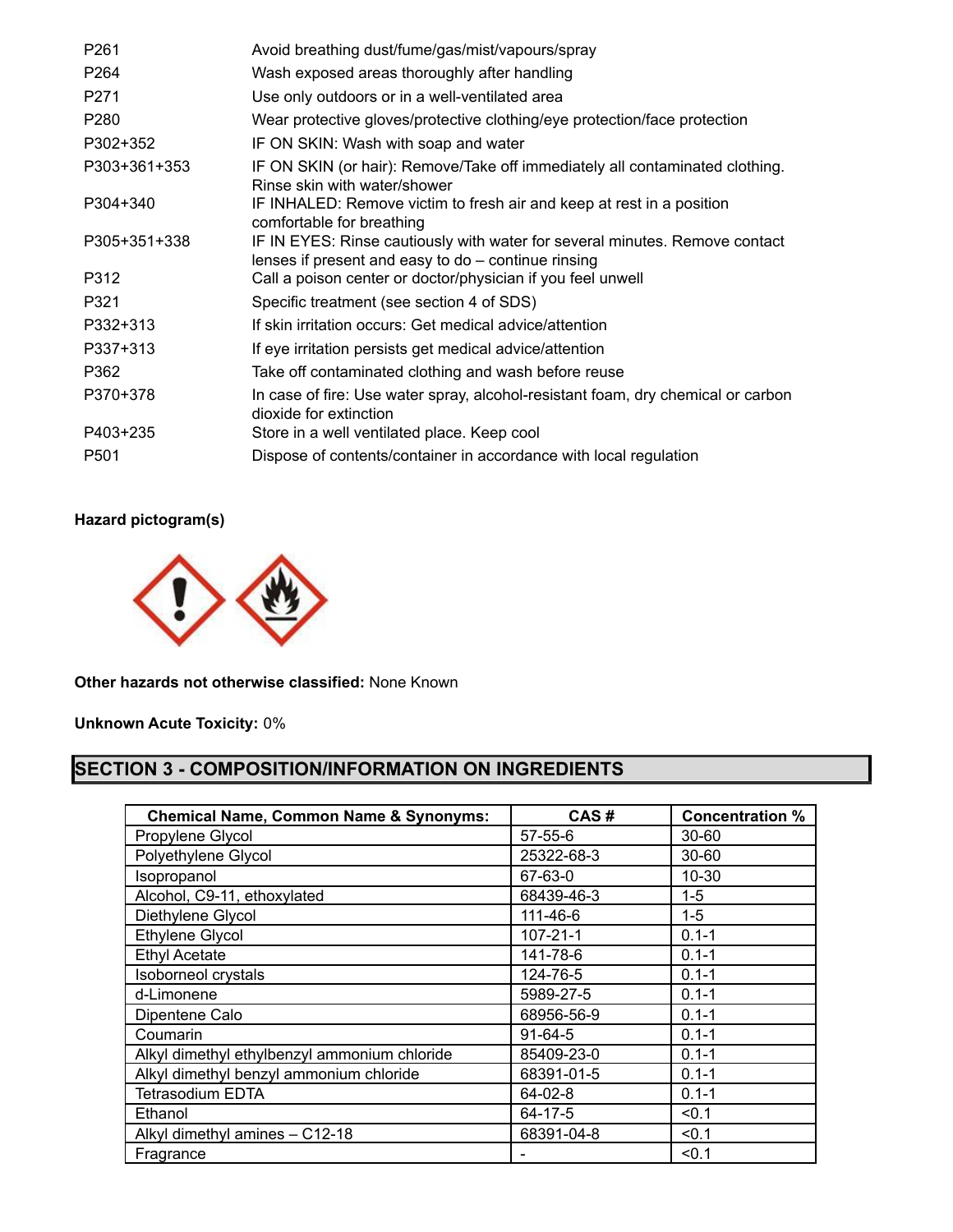\*\* If the chemical name/CAS # is "proprietary" and/or the weight % is shown as a range, this information **had been withheld as a trade secret.**

# **SECTION 4 - FIRST-AID MEASURES**

### **Description of first aid measures:**

**If swallowed:** Rinse mouth. Do NOT induce vomiting. Immediately call a poison center or doctor/physician.

**If on skin (or hair):** Take off immediately all contaminated clothing. Rinse skin with water/shower. If skin irritation occurs, get medical advice/attention. Wash contaminated clothing before reuse.

**If inhaled:** Remove the person to fresh air and keep comfortable for breathing. Call a poison center or doctor/physician if you feel unwell.

**If in eyes:** Rinse cautiously with water for several minutes. Remove contact lenses, if present and easy to do. Continue rinsing. If eye irritation persists, call a poison center or doctor/physician.

**Most Important symptoms and effects, both acute and delayed:** Causes skin irritation. Causes serious eye irritation. Harmful if inhaled.

**Indication of any immediate medical attention and special treatment needed:** Treat symptomatically

# **SECTION 5 - FIRE-FIGHTING MEASURES**

### **Extinguishing media:**

*Suitable extinguishing media:* Use extinguishing measures that are appropriate to local circumstances and the surrounding environment.

*Unsuitable extinguishing media***:** Not determined

**Special hazards arising from the substance or mixture:** None known

**Flammability classification:** Flammable

**Hazardous combustion products:** Carbon oxides, oxides of phosphorus and other unidentified organic compounds.

### **Special protective equipment and precautions for firefighters:**

*Protective equipment for fire-fighters:* Firefighters should wear proper protective equipment and self-contained breathing apparatus with full face piece operated in positive pressure mode.

*Special fire-fighting procedures:* Move containers from the fire area if safe to do so. Cool closed containers exposed to fire with water spray. Do not allow run-off from firefighting to enter drains or water courses. Dike for water control.

### **SECTION 6 - ACCIDENTAL RELEASE MEASURES**

**Personal precautions, protective equipment and emergency procedures:** All persons dealing with the clean-up should wear the appropriate chemically protective equipment. Keep people away from, and upwind of spilt/leak. Restrict access to the area until completion of clean-up. Refer to protective measures listed in sections 7 and 8.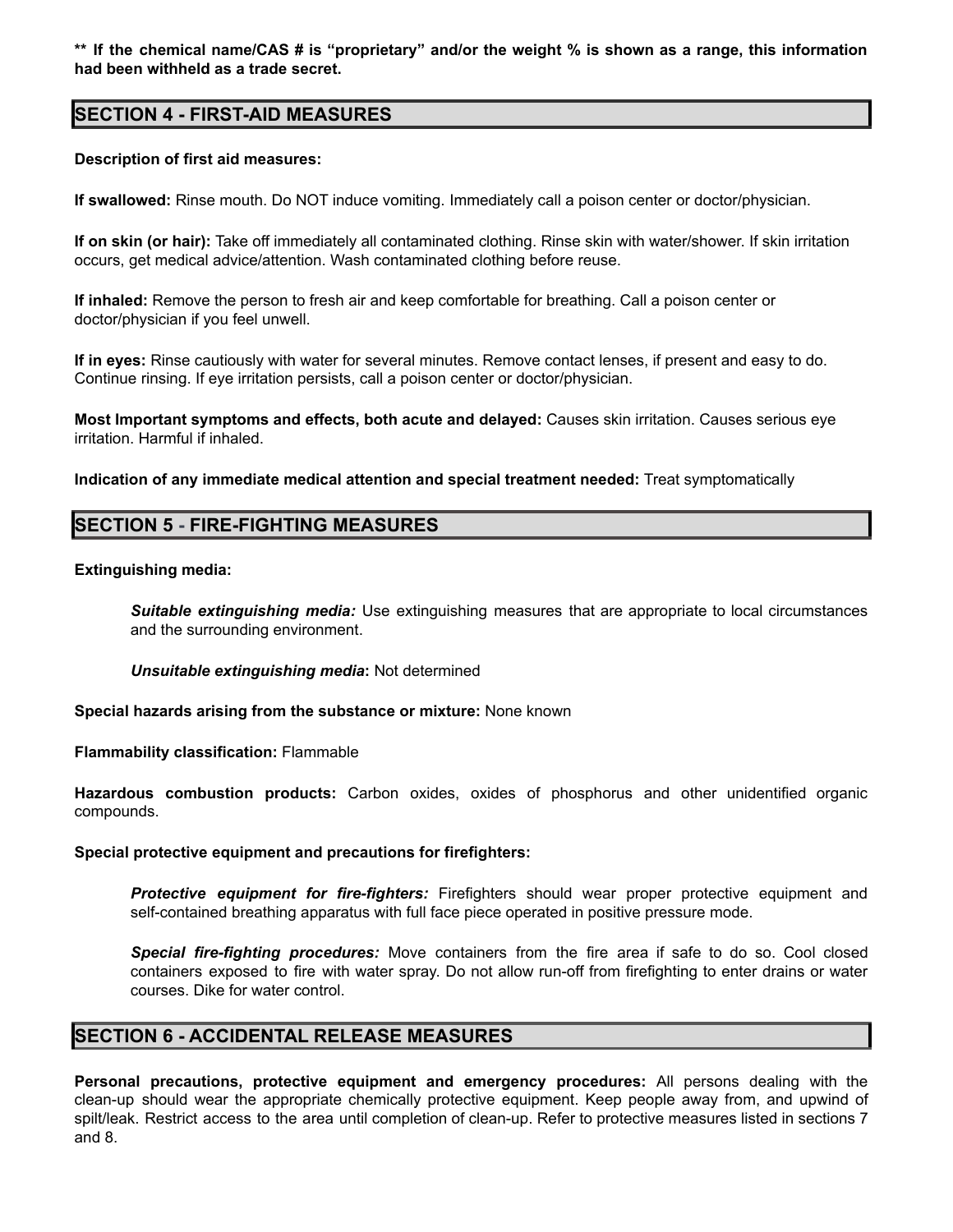**Methods and material for containment and cleaning up:** Do not allow material to contaminate groundwater systems. If necessary, dike well ahead of the spill to prevent runoff into drains, sewers, or any natural waterway or drinking supply. Ventilate the area. Prevent further leakage or spillage if safe to do so. Soak up with inert absorbent material. Do not use combustible absorbents, such as sawdust. Pick up and transfer to properly labeled containers. Contaminated absorbent material may pose the same hazards as the spilled product. Contact the proper local authorities.

**Special spill response procedures:** In case of a transportation accident, contact Infotrac 1-800-535-5053 (North America), 011-1-352-323-3500 (International). If a spill/release in the US in excess of the EPA reportable quantity is made into the environment, immediately notify the national response center in the United States (phone: 1-800-424-8802).

# **SECTION 7 - HANDLING AND STORAGE**

**Precautions for safe handling:** Handle in accordance with good industrial hygiene and safety practice. Use protective equipment recommended in section 8. Avoid contact with skin, eyes or clothing. Do not breathe dust/fume/gas/mist/vapors/spray. Wash face, hands, and any exposed skin thoroughly after handling.

**Conditions for safe storage:** Keep container tightly closed and store in a cool, dry and well-ventilated place. Store locked up. Keep out of reach of children.

**Incompatible materials:** Fluorine, strong oxidizing or reducing agents, bases, metals, sulfur trioxide, phosphorus pentoxide. Do not mix with other chemicals or cleaners.

# **SECTION 8 – EXPOSURE CONTROLS AND PERSONAL PROTECTION**

| <b>Exposure Limits:</b>                         |                |              |             |             |             |
|-------------------------------------------------|----------------|--------------|-------------|-------------|-------------|
|                                                 |                | <b>ACGIH</b> |             | <b>OSHA</b> |             |
| <b>Chemical Name</b>                            | CAS#           | <b>TWA</b>   | <b>STEL</b> | <b>PEL</b>  | <b>STEL</b> |
| Propylene Glycol                                | 57-55-6        |              |             |             |             |
| Polyethylene Glycol                             | 25322-68-3     |              |             |             |             |
| Isopropanol                                     | 67-63-0        |              |             |             |             |
| Alcohol, C9-11, ethoxylated                     | 68439-46-3     |              |             |             |             |
| Diethylene Glycol                               | 111-46-6       |              |             |             |             |
| Ethylene Glycol                                 | $107 - 21 - 1$ |              |             |             |             |
| Ethyl Acetate                                   | 141-78-6       |              |             |             |             |
| <b>Isoborneol crystals</b>                      | 124-76-5       |              |             |             |             |
| d-Limonene                                      | 5989-27-5      |              |             |             |             |
| Dipentene Calo                                  | 68956-56-9     |              |             |             |             |
| <b>C</b> oumarin                                | 91-64-5        |              |             |             |             |
| Alkyl dimethyl ethylbenzyl ammonium<br>chloride | 85409-23-0     |              |             |             |             |
| Alkyl dimethyl benzyl ammonium chloride         | 68391-01-5     |              |             |             |             |
| lTetrasodium EDTA                               | 64-02-8        |              |             |             |             |
| Ethanol                                         | 64-17-5        |              |             |             |             |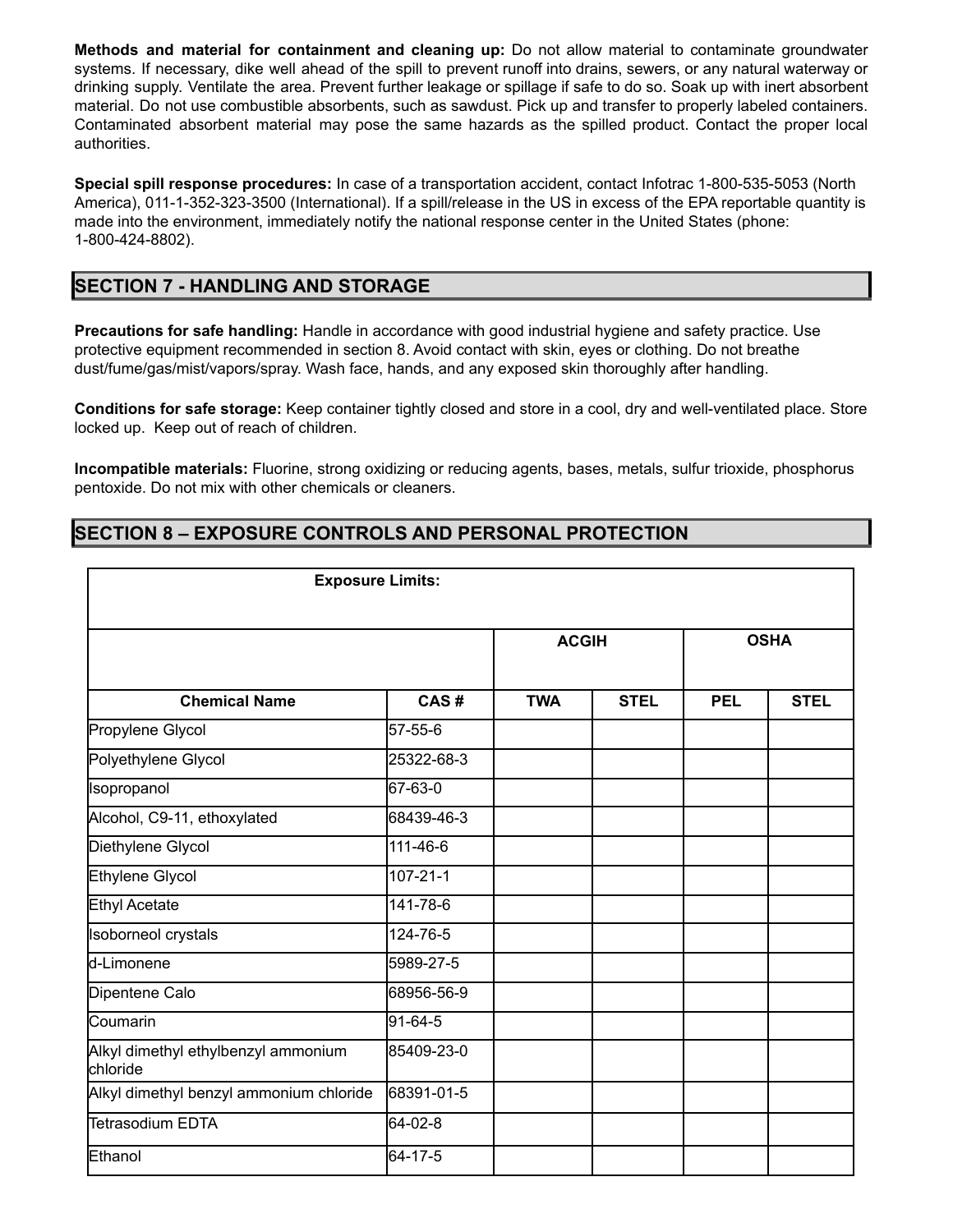| Alkyl dimethyl amines - C12-18 | 68391-04-8 |  |  |
|--------------------------------|------------|--|--|
| Fragrance                      |            |  |  |

### **Exposure controls:**

**Ventilation and engineering measures:** Use only in well-ventilated areas. Apply technical measures to comply with the occupational exposure limits. Where reasonably practicable this should be achieved by the use of local exhaust ventilation and good general extraction. In case of insufficient ventilation wear suitable respiratory equipment.

**Respiratory protection:** If airborne concentrations are above the permissible exposure limit or arc not known, use NIOSH-approved respirators. Respirators should be selected based on the form and concentration of contaminants in air, and in accordance with OSHA (29 CFR 1910.134). Advice should be sought from respiratory protection specialists.

**Skin protection:** Wear protective gloves. Where extensive exposure to product is possible, use resistant coveralls, aprons and boots to prevent contact. The suitability for a specific workplace should be discussed with the producers of the protective regimes.

**Eye face protection:** Wear eye/face protection. Wear as appropriate tightly fitting safety goggles; Safety glasses with side-shields.

**Other protective equipment:** Ensure that eyewash stations and safety showers are close to the workstation location. Other equipment may be required depending on workplace standards.

**General hygiene considerations:** Do not breathe vapours or spray mist. Avoid contact with skin, eyes and clothing. Do not eat, drink or smoke when using this product. Wash exposed areas thoroughly after handling. Remove and wash contaminated clothing before re-use. Handle in accordance with good industrial hygiene and safety practice.

# **SECTION 9 - PHYSICAL AND CHEMICAL PROPERTIES**

**Appearance:** Clear Straw Liquid

**Odor:** Aromx

**Odor threshold:** No applicable information available

**pH:** 9.50-10.50

**Melting/Freezing point:** No applicable information available

**Initial boiling point and boiling range:** No applicable information available

**Flash point:** 34 °C

**Flashpoint (Method):** Tag Closed Cup

**Evaporation rate (BuAe = 1):** Similar to water

**Flammability (solid, gas):** Flammable liquids 3

**Lower flammable limit (% by vol.):** 2.0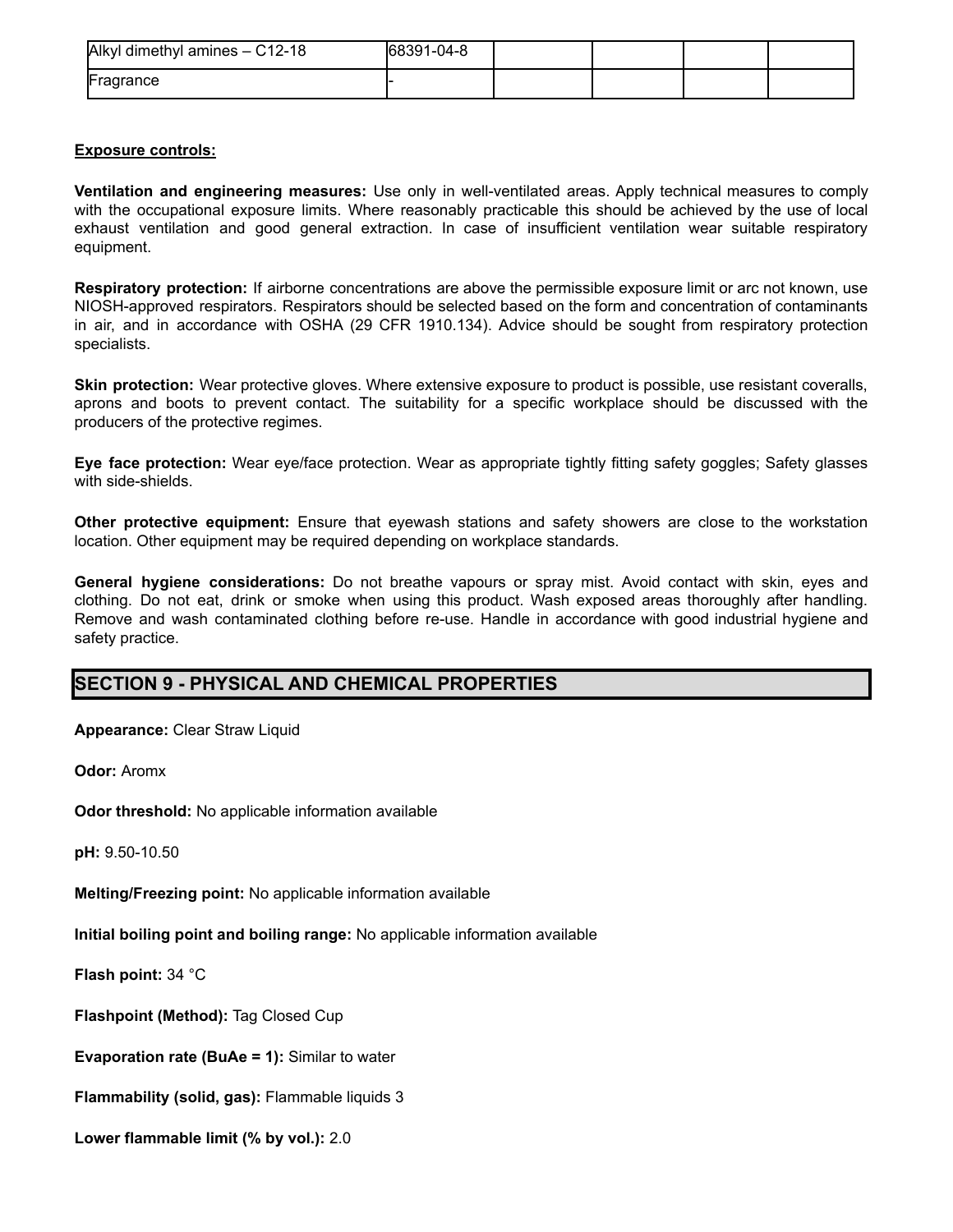**Upper flammable limit (% by vol.):** 12.7

**Vapor pressure:** No applicable information available

**Vapor density:** No applicable information available

**Relative density: ~**0.980

**Solubility in water:** Soluble

**Other solubility(ies):** No applicable information available

**Partition coefficient:** No applicable information available

**Auto ignition temperature:** No applicable information available

**Decomposition temperature:** No applicable information available

**Viscosity:** No applicable information available

**Volatile organic Compounds (%VOC's):** No applicable information available

**Other physical/chemical comments:** No applicable information available

# **SECTION 10 - STABILITY AND REACTIVITY**

**Reactivity:** Not normally reactive

**Chemical stability:** Stable

**Possibility of hazardous reactions:** No hazardous polymerization

**Conditions to avoid:** Keep out of reach of children. Do not use it in areas without adequate ventilation. Avoid contact with incompatible materials.

**Incompatible materials:** Fluorine, strong oxidizing or reducing agents, bases, metals, sulfur trioxide, phosphorus pentoxide. Do not mix with other chemicals or cleaners.

**Hazardous decomposition products:** None known. Refer to 'Hazardous Combustion Products' in Section 5

# **SECTION 11 - TOXICOLOGICAL INFORMATION**

**Information on likely routes of exposure:**

**Routes of entry - inhalation:** Avoid breathing vapors or mists

**Routes of entry - skin & eye:** Avoid contact with skin or eyes

**Routes of entry - Ingestion:** Do not taste or swallow

**Potential Health Effects:**

**Signs and symptoms of short term (acute) exposure:**

*Symptoms:* Please see section 4 of this SDS sheet for symptoms*.*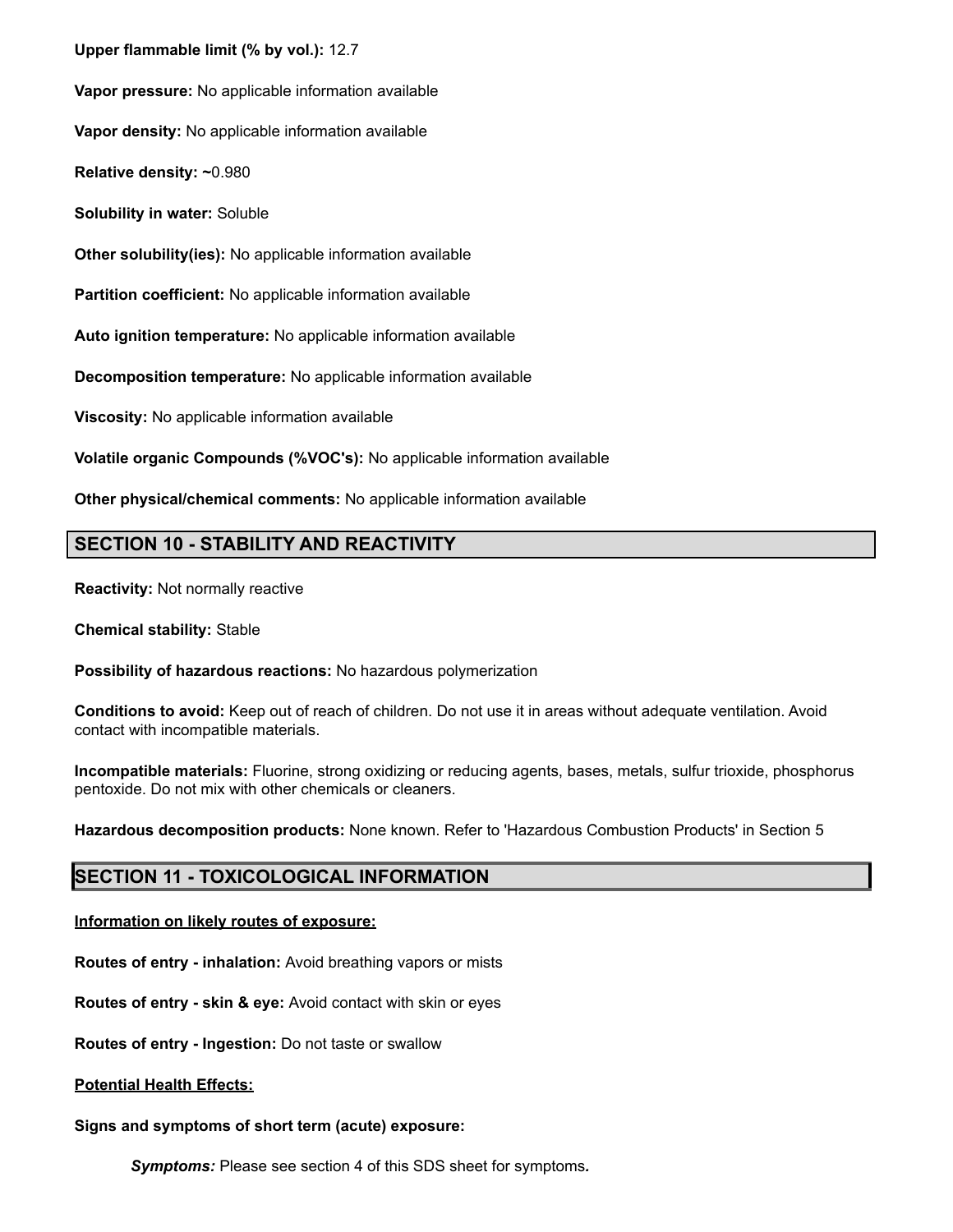### **Potential Chronic Health Effects:**

**Mutagenicity:** Not expected to be mutagenic in humans.

**Carcinogenicity:** No components are listed as carcinogens by ACGIH, IARC, OSHA or NTP.

**Reproductive effects:** No applicable information available

**Sensitization to material:** No applicable information available

**Specific target organ effects:** No data available to indicate product or components will have specific target organ effects.

**Medical conditions aggravated by overexposure:** Pre-existing skin or eye disorders.

### **Toxicological data:**

See the following table for individual ingredient acute toxicity data.

| <b>Chemical name</b>                            | CAS#           | $LD_{50}$      | $LD_{50}$        | $LC_{50}$          |
|-------------------------------------------------|----------------|----------------|------------------|--------------------|
|                                                 |                | (Oral, rat)    | (Dermal. Rabbit) | (4hr, Inhal., rat) |
| Propylene Glycol                                | 57-55-6        | >20000 mg/kg   | >10000 mg/kg     |                    |
| Polyethylene Glycol                             | 25322-68-3     | >10000 mg/kg   | >20000 mg/kg     |                    |
| Isopropanol                                     | 67-63-0        | 5045 mg/kg     | 12870 mg/kg      |                    |
| Alcohol, C9-11, ethoxylated                     | 68439-46-3     | >2000 mg/kg    |                  |                    |
| Diethylene Glycol                               | 111-46-6       |                |                  |                    |
| <b>Ethylene Glycol</b>                          | $107 - 21 - 1$ |                |                  |                    |
| <b>Ethyl Acetate</b>                            | 141-78-6       |                |                  |                    |
| <b>Isoborneol crystals</b>                      | 124-76-5       |                |                  |                    |
| d-Limonene                                      | 5989-27-5      |                |                  |                    |
| Dipentene Calo                                  | 68956-56-9     |                |                  |                    |
| Coumarin                                        | 91-64-5        |                |                  |                    |
| Alkyl dimethyl ethylbenzyl<br>ammonium chloride | 85409-23-0     |                |                  |                    |
| Alkyl dimethyl benzyl<br>ammonium chloride      | 68391-01-5     |                |                  |                    |
| Tetrasodium EDTA                                | 64-02-8        | 630-1260 mg/kg |                  |                    |
| Ethanol                                         | 64-17-5        |                |                  |                    |
| Alkyl dimethyl amines -<br>C12-18               | 68391-04-8     |                |                  |                    |
| Fragrance                                       |                |                |                  |                    |

\*All empty cells no applicable information available

Other important toxicological hazards: None reported.

# **SECTION 12 - ECOLOGICAL INFORMATION**

**Ecotoxicity:** No applicable information available

**Persistence and degradability:** No applicable information available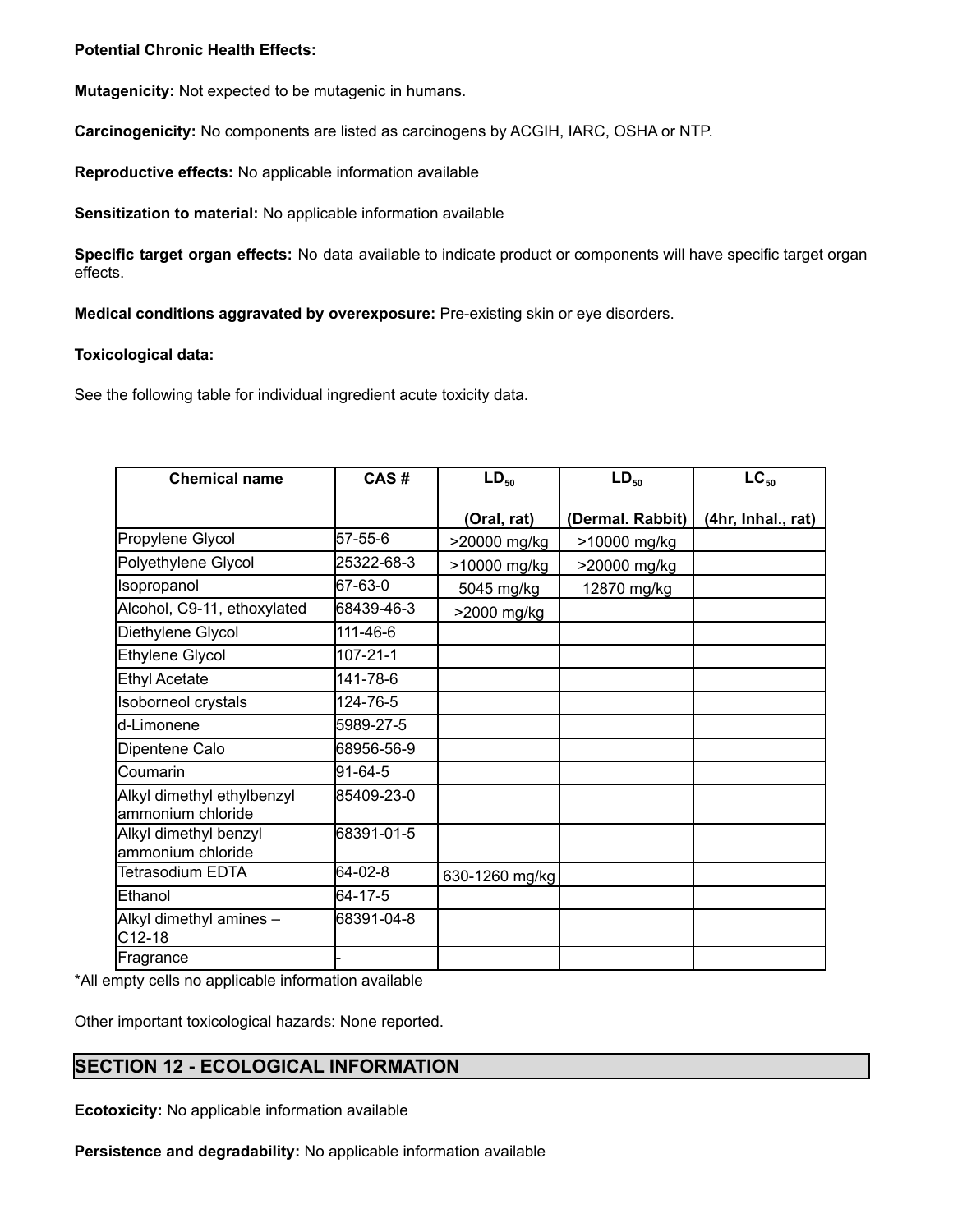**Bioaccumulation potential:** No applicable information available.

**Mobility in soil:** No applicable information available.

**Other Adverse Environmental effects:** No applicable information available.

# **SECTION 13 - DISPOSAL CONSIDERATIONS**

**Handling for disposal:** Handle in accordance with good industrial hygiene and safety practice. Refer to protective measures listed in sections 7 and 8. Empty containers retain residue (liquid and/or vapour) and can be dangerous.

**Methods of disposal:** Dispose in accordance with all applicable federal, state, provincial and local regulations. Contact your local, state, provincial or federal environmental agency for specific rules.

**RCRA:** If this product, as supplied, becomes a waste in the United States, it may meet the criteria of a hazardous waste UN defined under RCRA, Title 40 CFR 261. It is the responsibility of the waste generator to determine the proper waste identification and disposal method. For disposal of unused or waste material, check with local, state and federal environmental agencies.

# **SECTION 14 - TRANSPORTATION INFORMATION**

**Special Shipping Information:** Keep from freezing.

**T.D.G. Classification:** UN1993, FLAMMABLE LIQUIDS, N.O.S. (ISOPROPANOL), Class 3 PG III **Special Provisions:** 16 **Explosive Limit and Limited Quantity Index:** 5 L **ERAP Index:** None

# **SECTION 15 - REGULATORY INFORMATION**

**TSCA information:** All listed ingredients appear on the Toxic Substances Control Act (TSCA) inventory.

**Canadian Environmental Protection Act (CEPA) information:** All ingredients listed appear on the Domestic Substances List (DSL).

# **SECTION 16 - OTHER INFORMATION**

**Legend:**

**ACGIH:** American Conference of Governmental Industrial Hygienists **CAS:** Chemical Abstract Services **CFR:** Code of Federal Regulations **EPA:** Environmental Protection Agency **IARC:** International Agency for Research on Cancer **LC:** Lethal Concentration **LD:** Lethal Dose **NIOSH:** National Institute of Occupational Safety and Health **NTP:** National Toxicology Program **OSHA:** Occupational Safety and Health Administration **PEL:** Permissible exposure limit **RCRA:** Resource Conservation and Recovery Act **SDS:** Safety Data Sheet **STEL:** Short Term Exposure Limit **TWA:** Time Weighted Average